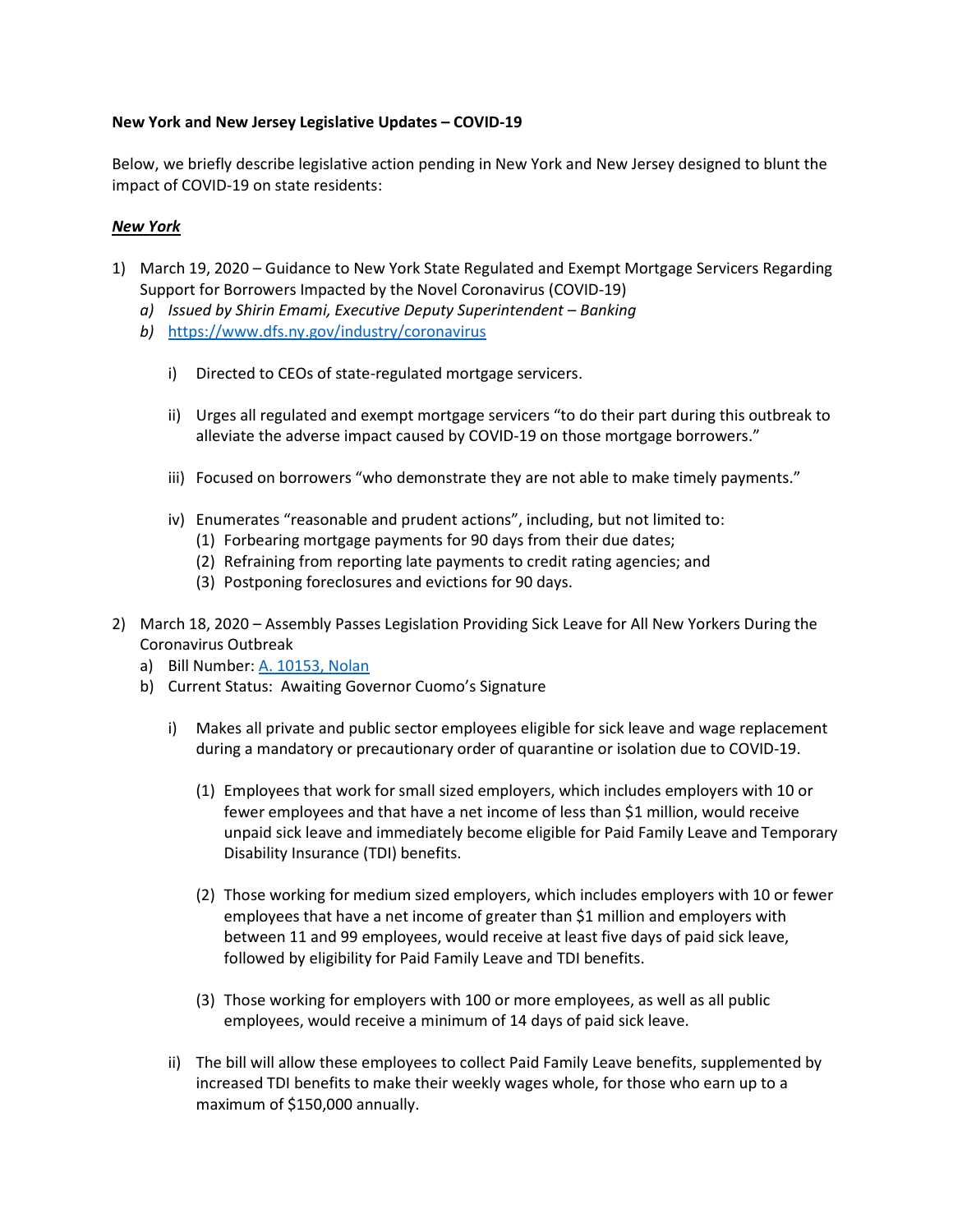iii) Additionally, it eliminates the waiting period for these benefits, as well as for unemployment insurance for claims related to the coronavirus. It also expands Paid Family Leave benefits to cover an employee or their dependent child if they are under a mandatory or precautionary order of quarantine or isolation due to coronavirus.

## New Jersey

- 1) On Thursday, March 19, 2020, the Senate voted 34-0 on each of the following bills, all of which either have been or are expected to be signed by Governor Murphy:
	- a) A-3095/S-1982: would give county clerks an extra week to prepare and send mail-in ballots to voters expected to be used during the 2020 primary election;
	- b) A-3813/S-2292: would allow remote learning to apply to the 180-day instruction requirement for school districts during extended emergency school closures;
	- c) A-3840/S-2281: would require school districts to provide meals to students enrolled in the free or reduced-price meal program during COVID-19 school closings;
	- d) A-3841/S-2300: would automatically extend the deadline to file a gross income tax or corporation business tax return if the federal government extends the filing or payment due date for federal returns.
	- e) A-3842/S-2282: would address the digital divide and allocate funds to expand access to laptops, tablets, hot spot devices and other technology for students to use at home or school.
	- f) A-3843/S-2283: would require health insurance and Medicaid to cover testing for COVID-19, telehealth and telemedicine services, without cost-sharing requirements.
	- g) A-3845/S-2284: would authorize the New Jersey Economic Development Authority to provide grants during periods of emergency declared by the governor;
	- h) A-3846/S-2293: would create and allocate \$20 million for the "Temporary Lost Wage Unemployment Program" to allow those affected by the coronavirus to recoup wages lost and assist employers to pay workers who are under quarantine;
	- i) A-3848/S-2301: would prohibit an employer from terminating, or refusing to reinstate, an employee who takes time off from work at the recommendation of a medical professional due to an infectious disease;
	- j) A-3849/S-2302: would allow a flexible deadline—up to seven days—to respond to requests under the Open Public Records Act;
	- k) A-3850/S-2294: would allow a public body to conduct meetings electronically during a statewide or local emergency for the continuing operation of government;